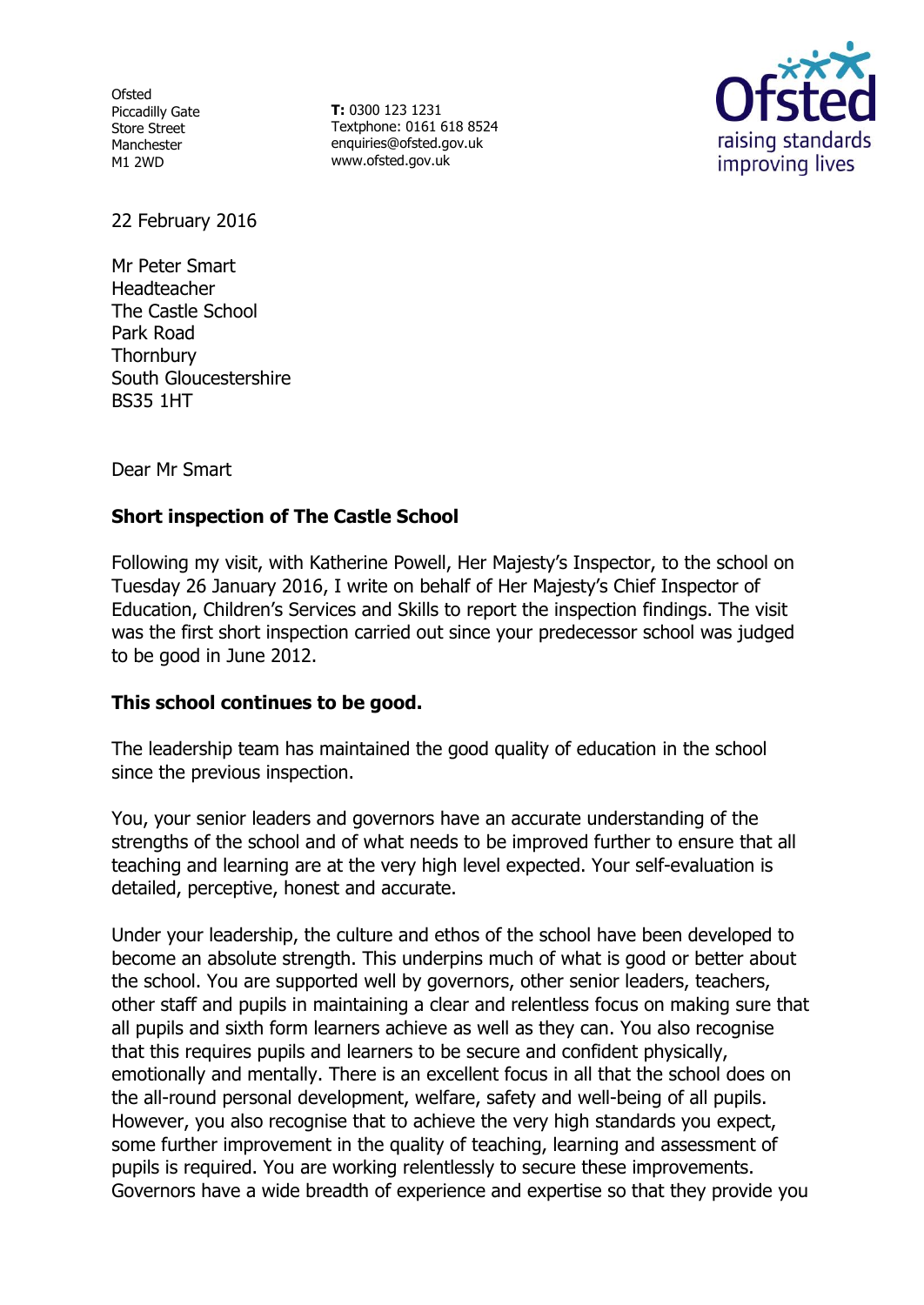

and other school leaders with a very good balance of excellent support and extremely robust challenge. The school is well placed to continue to improve.

The arrangements for monitoring and evaluating pupils' achievement and the quality of teaching, at the subject, faculty and whole-school level, have been developed and refined so that they are extremely robust. This enables you to accurately identify where intervention is necessary to improve the quality of teaching and learning, as well as evaluate the effectiveness of any actions you take and of any additional support provided for pupils. As a result, the very good programme for the professional development of teachers and support staff is targeted well on those aspects of their work that require improvement. There is an excellent balance of training that benefits all teachers, enhances work in subject departments and provides highly focused support for individuals. Your detailed understanding of the relative strengths and areas for improvement across subjects enables you to adopt a flexible approach, giving subject leaders and teachers the freedom to develop ways of teaching that work best in that subject. Subject-level improvement planning is well established, effective in driving improvement and carefully tailored to need.

Pupils and learners in the school mostly achieve well, and many achieve very well, because teaching is almost always at least good and is sometimes outstanding. Pupils conduct themselves well in lessons and have a very positive approach to their learning. Teachers generally give pupils good feedback on their work so that they know how to improve it. The large majority of pupils, but not all, act on this feedback when they are clear what they need to do. As a result, they mostly make at least good progress.

You and your senior and subject leaders are fully aware that the progress of a small number of pupils needs to be better, including some of those from disadvantaged backgrounds who are supported by additional funding through the pupil premium. There is clear evidence that the actions you have taken to improve the achievement of disadvantaged pupils are working well in Years 7 to 9. The gap between the achievement of these pupils and others has almost been eliminated. Teachers, subject and senior leaders know individual pupils extremely well, including their current achievement, personal circumstances and potential barriers to learning. This holistic approach is highly effective in supporting pupils to do well.

Leaders have correctly identified that a minority of planning and teaching needs to give more attention to current achievement. Some teachers need to check learning in lessons more carefully. You also know that, while this has improved, there is too much variation in the achievement of learners across the range of subjects, and within some subjects, in the sixth form. This is being addressed through welltargeted interventions and support, but some further improvements in the quality of teaching in the sixth form are still required.

Pupils' spiritual, moral, social and cultural development, and the way they are prepared for life in modern Britain, is an extremely strong feature of the school. Pupils have a very secure understanding of fundamental British values. This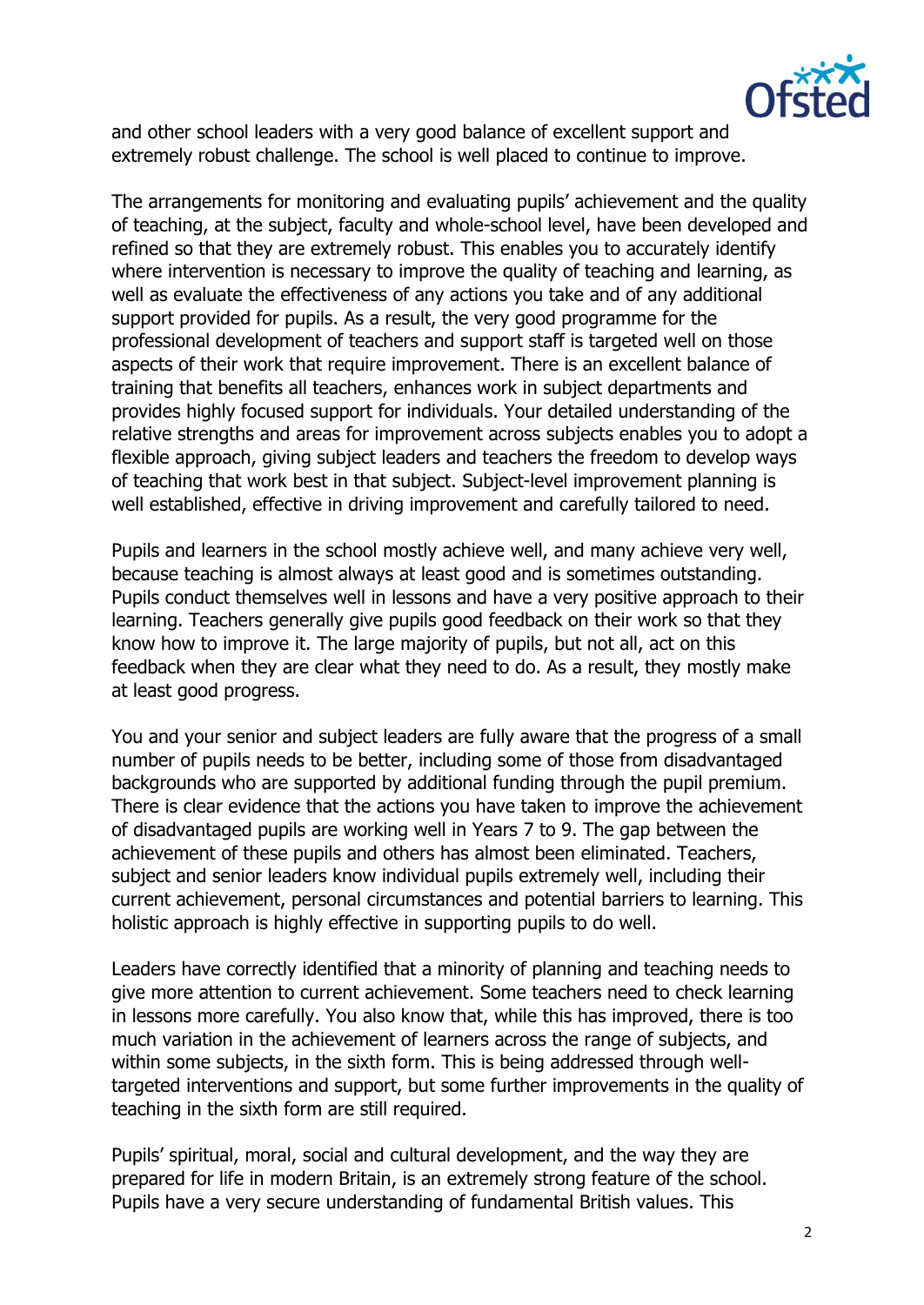

permeates the life of the school and the curriculum. The approach is very effectively underpinned by the excellent set of 'The Castle School Values' that pupils know and apply well. Pupils are very supportive of each other inside and outside of classrooms. Pupils doing exceptionally well and those that are finding the work difficult are equally well supported by their peers.

The school prepares all pupils and sixth-form learners well so that they can plan for their destinations when they leave the school. The very good 'life-skills curriculum' builds well from Year 7 to Year 13. It has a strong focus on full and impartial careers guidance and develops pupils' and learners' employability skills, as well as contributing effectively to their wider personal development. The school's engagement with employers and other external agencies is highly impressive and used exceptionally well to prepare pupils and learners for their next steps.

## **Safeguarding is effective.**

The leadership team has ensured that all safeguarding arrangements are fit for purpose and records are detailed, complete and of a high quality.

The leadership team has created a highly effective culture and harmonious community, building on the school ethos and values, that keeps pupils safe. Effective procedures ensure that the safety of all pupils is paramount. Pupils feel safe, are safe and know what to do if they have any concerns. The one-stop-shop student services, that is attended by a member of staff throughout the school day and provides guidance and advice on an extremely wide range of issues, provides an excellent resource that helps to build pupils' confidence. Leaders strive to promote, with success, the idea that every adult in school is like a parent.

All staff are fully aware of all aspects of safeguarding as a result of effective training. They are secure in their understanding of their 'Prevent' duty and how to deal with extremism and prevent radicalisation.

The comprehensive 'life-skills curriculum', including lessons, tutorials and assemblies, ensures that pupils are very well informed about how to keep themselves safe, fit and healthy. Pupils were explicit and eloquent in their understanding of the importance of keeping themselves safe when they are using computers and other devices online. One pupil gave a clear example, from a recent lesson, about how 'images posted online are forever and they simply cannot be erased'.

### **Inspection findings**

■ At the start of the inspection, we agreed to look at three areas where you have been working with teachers to improve the quality of teaching and where there are indications of the impact of this: the focus on the achievement of all individuals, as well as groups of pupils; the quality of the feedback to pupils on their work and how well they improve their work as a result; and the development of pupils' reading, writing, speaking and mathematical skills.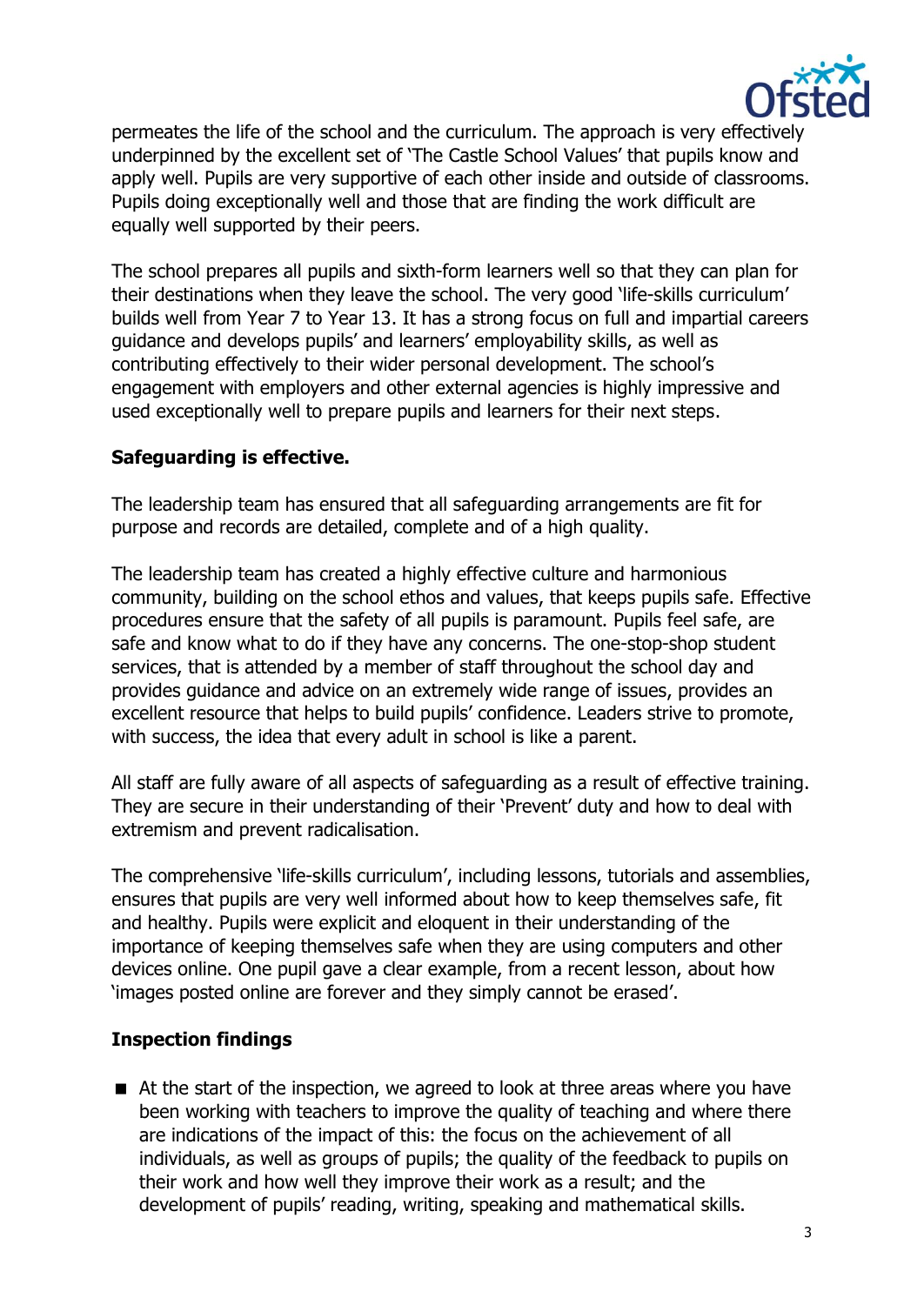

- We confirmed that almost all teaching overall is at least good and some is outstanding. In most lessons, the expectations of what pupils are expected to learn are clear, but these are not always followed through well in the lesson.
- A small minority of teachers do not check the learning taking place in lessons carefully enough, for example by using targeted questions to check, probe, share and deepen learning.
- Teachers' feedback to pupils on their work is mostly at least good. In most cases, but not all, this feedback makes clear to pupils what they need to do to improve their work. However, not all teachers check that improvements follow.
- **Pupils' reading, writing and speaking skills are developed well in many lessons.** We saw some excellent examples in Year 9 mathematics lessons where pupils talking and writing about their work helped to develop their mathematical understanding and reasoning. Teachers' marking of pupils' work usually picks up spelling and grammatical errors and there is a good focus on the use of specialist vocabulary.
- Work on enhancing pupils' mathematical skills across a range of subjects is at a much earlier stage of development. However, there are good plans for developing common approaches to, for example, mathematical operations and calculations.
- The 2015 examination results showed that outcomes in mathematics had dipped. We agreed that you and I would look at mathematics together during this inspection. Observations of teaching and learning in mathematics showed a much improved picture and supported your own information about pupils' current good levels of achievement. Pupils' work showed clearly that good, and often very good, learning was taking place across, for example, a range of Year 9 mathematics teaching groups. However, the most-able pupils are not always challenged to do as well as they can; when all work is marked correctly, this is not always taken as an indication that it may not be challenging enough.
- The 2015 examination results showed that the achievement of disadvantaged pupils had improved since 2014, but the gaps between the achievement of those pupils and others was still too wide. The approaches taken to tackle this, particularly in Years 7 to 9, have been highly effective so that these gaps have almost been eliminated.
- Attendance is showing improvements. You have undertaken a detailed analysis of attendance information, with weekly support from the education welfare officer, and identified a small group of pupils who are persistently absent. Some of these have complex medical needs and you are working well with local GPs and other medical staff to do what you can to help these pupils attend school more regularly. You accept that the attendance of a very small number of pupils is not improving rapidly enough and you are actively investigating other strategies to deal with this. The investigation of poor attendance is meticulous and involves parents as much as possible.
- The number of pupils excluded from the school for fixed periods has dropped significantly since the previous inspection and exclusions are now rare. The number of recorded incidents of unacceptable behaviour has also fallen significantly; pupils confirmed that behaviour has improved.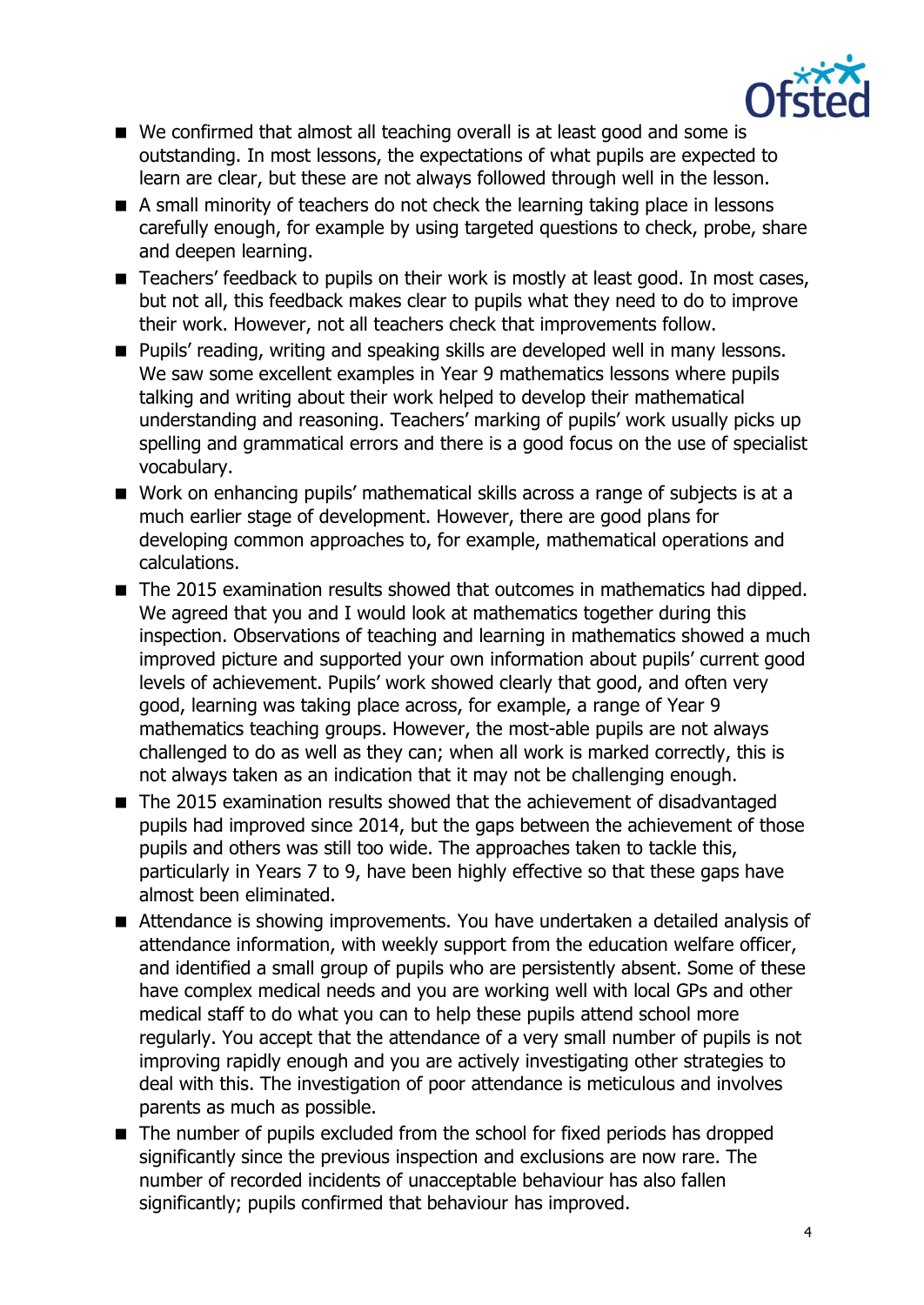

- In the sixth form, the 2015 examination results showed some variations across subjects, with some doing very well and others less well. In some subjects, learners with similar starting points achieved too wide a spread of grades. Sixthform leaders are fully aware of this.
- Sixth-form learners' progress is now monitored very carefully. Sixth-form leaders, and many subject leaders, quickly identify any learners who are falling behind. They challenge teachers and subject leaders to explain what they are doing to help these learners. However, many of the actions taken to support the learner take place outside of the classroom rather than addressing some weaknesses in teaching.
- The quality of learning in sixth-form lessons is variable: some is outstanding, as seen in the quality of learners' work in art, media and French; in a small number of other subjects, such as in biology and physics, learners' work shows that it is not good enough.
- When learning in the sixth form is weakest, it is because teachers do not make the best use of lesson time, or teachers do not establish well enough what each learner can and cannot do, to build on this existing knowledge effectively.
- Many classrooms in the school, including those in the sixth form centre, are not in good condition. Teachers make the most of unenticing spaces, using very good displays of pupils' work to provide a stimulating learning environment. The school manages to make effective use of the buildings in the sixth form centre that are not fit for purpose, so that learning is not inhibited significantly.

# **Next steps for the school**

Leaders and governors should build on the excellent practice that there is in the school to ensure that all teachers:

- establish precisely what pupils and sixth-form learners can do, know and understand, and what they cannot do so well, and use this to plan and teach so that pupils and sixth-form learners always make at least good progress
- check learning more carefully during lessons, including in the sixth form, and respond accordingly
- **P** provide pupils and sixth-form learners with precise feedback on what they need to do to improve their work, and then check the impact of this on their future work.

I am copying this letter to the chair of the governing body, the Regional Schools Commissioner and the Director of Children's Services for South Gloucestershire County Council. This letter will be published on the Ofsted website.

Yours sincerely

James Sage **Her Majesty's Inspector**